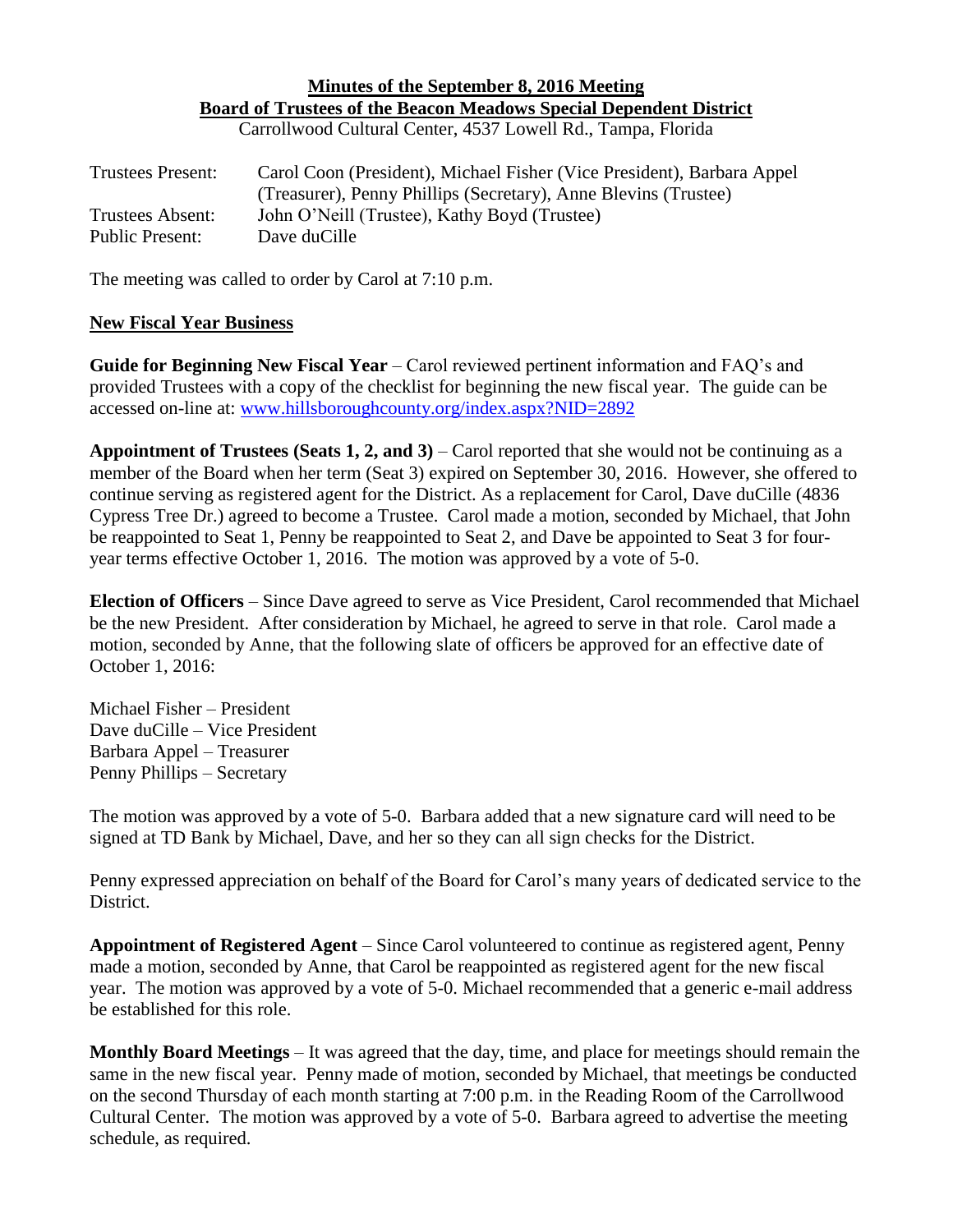**Audit of FY16 Financial Records** – Barbara reported that the audit would cost between \$900 and \$1,000. Carol made a motion, seconded by Penny, that necessary funding be approved for the audit to be conducted by King & Walker, CPA's. The motion was approved by a vote of 5-0. Barbara added that the completed audit will be provided to the appropriate agencies, as required.

**Public Official Bond** – Carol reported that this bond must be maintained on the President, Vice President, and Treasurer. Annual cost in the past was \$100, with a small processing fee (budget category 45.00 – Insurance).

**County Special District Information Form** – This form must be revised to reflect the newly appointed Trustees and newly elected officers. Penny agreed to revise the form before September 30, 2016 for Carol's signature and distribute copies of it to required offices.

**Secretary's Report** – The minutes of the August 2016 meeting were read by Trustees in advance. Barbara made a motion, seconded by Anne, to approve the minutes. The motion was approved by a vote of 5-0.

# **Treasurer's Report (August 2016)**

Revenues: \$0 Cash in bank: \$16,611 Available to spend: \$12,121

Barbara reported that there were no unusual expenditures in August.

# **Old Business**

**Major Repairs to Gunn Hwy. Wall** – Barbara reported that she has not received any update from T-3 Construction regarding progress on the project. She added that Penny provided to T-3 Construction the name and phone number of the County arborist and Aerial Arborist, the company approved by the Board to perform necessary root pruning.

**Replacement of Plants at Gunn Hwy. Entrance** – Barbara reported that Jay's Property Maintenance has still not replaced the plants at the Gunn Hwy. entrance (the \$268 expense was approved by the Board in December 2015). She has not been informed of the cause of the significant delay.

**Lights at Casey Rd. Entrance** –Carol reported that the new rope lights, which were approved for purchase at the April 2016 Board meeting, have not been installed by her because of physical mobility issues she is experiencing. Barbara volunteered to install the rope lights at her first opportunity.

## **New Business**

**Beacon Meadows Website** – Carol reported that the Board must ensure the website is in compliance with any changes based on State requirements. One change in particular she noted is that Board meeting agendas are to be posted on the website at least two days in advance of the monthly meetings. After some discussion, Michael volunteered to research using generic e-mail addresses for Trustees on the website domain.

**Board Meeting Signs** – Barbara reported that Sharman Hurd found the meeting sign she posts at the Casey Rd. entrance had been damaged once again. Jim Callandra welded the sign to repair it. Carol commented that signs are not technically required to be posted at the entrances, but they are an effective way for Board meetings to be announced to residents of Beacon Meadows. After some discussion, Dave offered to research options for new signs, posts, and locations in an effort to prevent future damage.